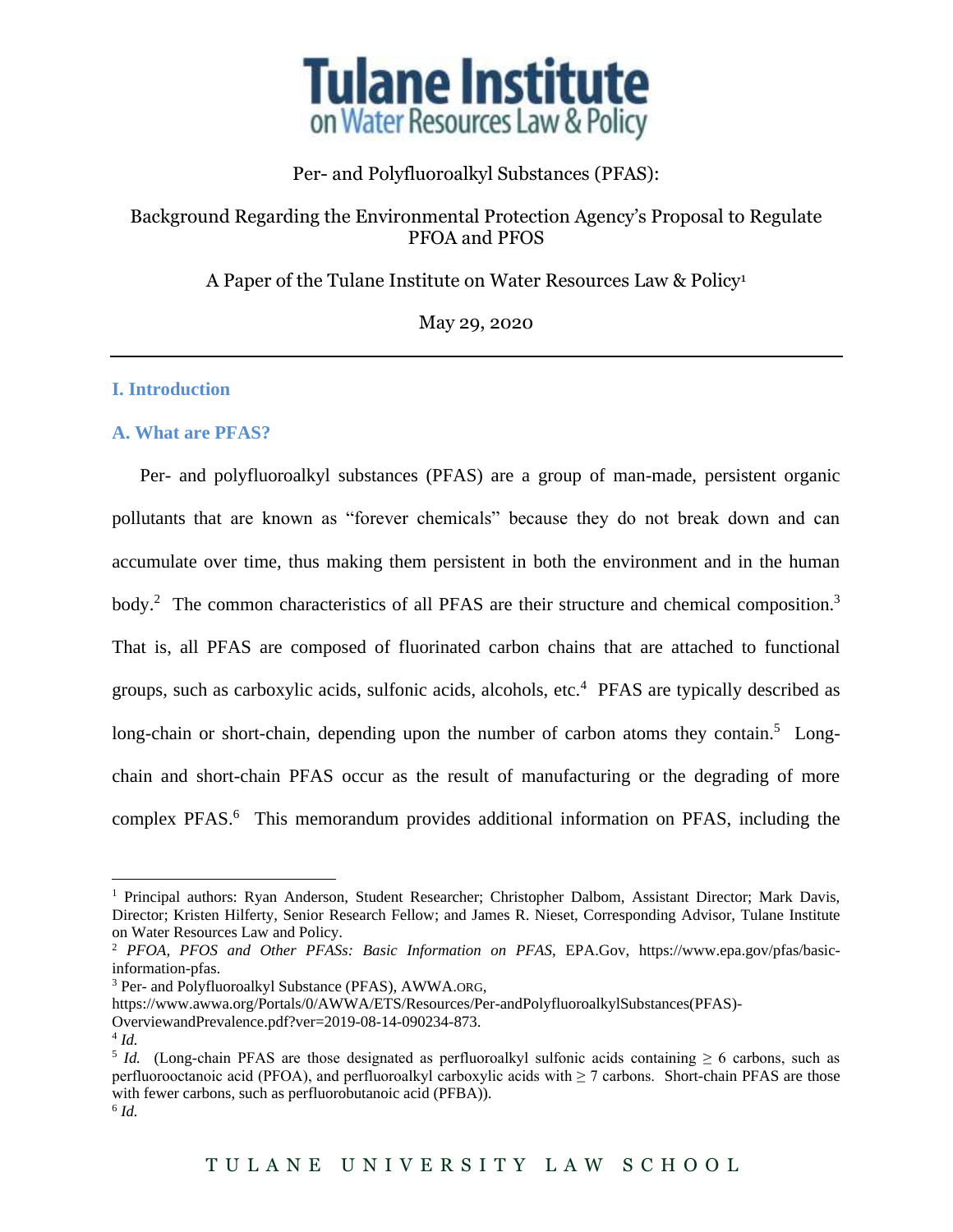

prevalence of PFAS and health concerns surrounding PFAS contamination, as well as a discussion of the EPA's recent efforts to regulate certain PFAS. The aim is to provide background information for informed public comment regarding these efforts by the EPA.

### **B. Background**

Since the 1940s, PFAS have been in use in the United States for industrial purposes, such as firefighting, oil production, and consumer uses, such as cosmetics and non-stick metal pans.<sup>7</sup> However, in light of health concerns surrounding PFAS contamination, which concerns are discussed more fully below, efforts have been made to address the prevalence of PFAS. For example, in 2006, in an effort to phase out the manufacturing of Perfluorooctanoic Acid (PFOA), which is one of the most prevalent types of long-chain PFAS, the Environmental Protection Agency (EPA) invited major leading companies in the PFAS industry to join the PFOA Stewardship Program<sup>8</sup> with two aims:<sup>9</sup>

To commit to achieve, no later than 2010, a 95 percent reduction, measured from a year 2000 baseline, in both facility emissions to all media of perfluorooctanoic acid (PFOA), precursor chemicals that can break down to PFOA, and related higher homologue chemicals, and product content levels of these chemicals.

To commit to working toward the elimination of these chemicals from emissions and products by 2015.

According to the EPA, all the participating companies achieved the goals of the PFOA Stewardship Program: some companies did so by discontinuing the manufacture and import of

<sup>7</sup> *PFOA, PFOS and Other PFASs: Basic Information on PFAS*, EPA.GOV, https://www.epa.gov/pfas/basicinformation-pfas.

<sup>&</sup>lt;sup>8</sup> The eight companies that participated in the PFOA Stewardship Program were Arkema, Asahi, BASF Corporation (successor to Ciba), Clariant, Daikin, 3M/Dyneon, DuPont, and Solvay Solexis.

<sup>9</sup> *Assessing and Managing Chemicals under TSCA: Risk Management for Per- and Polyfluoroalkyl Substances (PFAS) under TSCA*, EPA.GOV, https://www.epa.gov/assessing-and-managing-chemicals-under-tsca/riskmanagement-and-polyfluoroalkyl-substances-pfas#tab-3.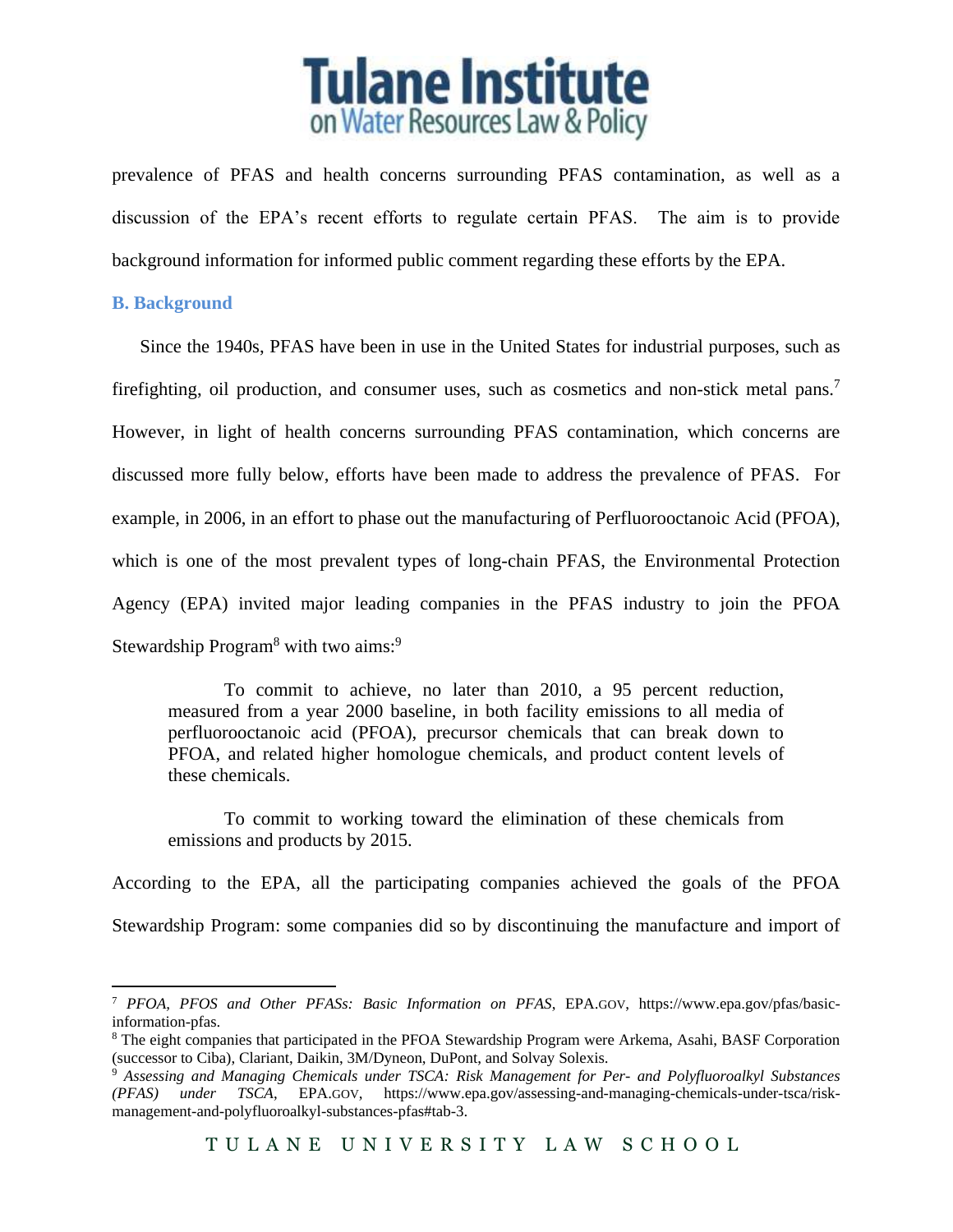

long-chain PFAS and transitioning to alternative chemicals, while some companies simply exited the PFAS industry.<sup>10</sup>

In addition to addressing the manufacture of PFAS in the country, the EPA has taken other steps to monitor the importation of PFAS into the United States. On January 21, 2015, EPA proposed a Significant New Use Rule (SNUR) under the Toxic Substances Control Act (TSCA) to require manufacturers, including importers, of PFOA and related chemicals to notify the EPA at least 90 days before starting or resuming new uses of these chemicals in any products.<sup>11</sup> Upon receiving notification and evaluating the use, the EPA can prohibit or limit the new activity.<sup>12</sup> The EPA subsequently narrowed this notification requirement on February 20, 2020 when the Agency proposed a supplemental SNUR under the TSCA.<sup>13</sup> Under the original SNUR, the notification requirement applied to all imported articles containing a listed PFAS, but the supplemental SNUR requires notification only if the article contains a listed PFAS substance in a surface coating. 14

In addition to these federal actions, many individual states have taken actions to address PFAS contamination.<sup>15</sup> Most of the states that have addressed PFAS have centered their efforts around protecting drinking water. For example, Michigan adopted a groundwater maximum

<sup>12</sup> *Id.*

<sup>10</sup> *Assessing and Managing Chemicals under TSCA: Fact Sheet: 2010/2015 PFOA Stewardship Program*, EPA.GOV, https://www.epa.gov/assessing-and-managing-chemicals-under-tsca/fact-sheet-20102015-pfoa-stewardshipprogram#meet.

<sup>11</sup> *Assessing and Managing Chemicals under TSCA: Risk Management for Per- and Polyfluoroalkyl Substances (PFAS) under TSCA*, EPA.GOV, https://www.epa.gov/assessing-and-managing-chemicals-under-tsca/riskmanagement-and-polyfluoroalkyl-substances-pfas.

<sup>13</sup> *Id.*

<sup>14</sup> *Id.*

<sup>15</sup> *Per- and Polyfluoroalkyl Substance (PFAS)*, AWWA.ORG,

https://www.awwa.org/Portals/0/AWWA/ETS/Resources/Per-andPolyfluoroalkylSubstances(PFAS)- OverviewandPrevalence.pdf?ver=2019-08-14-090234-873.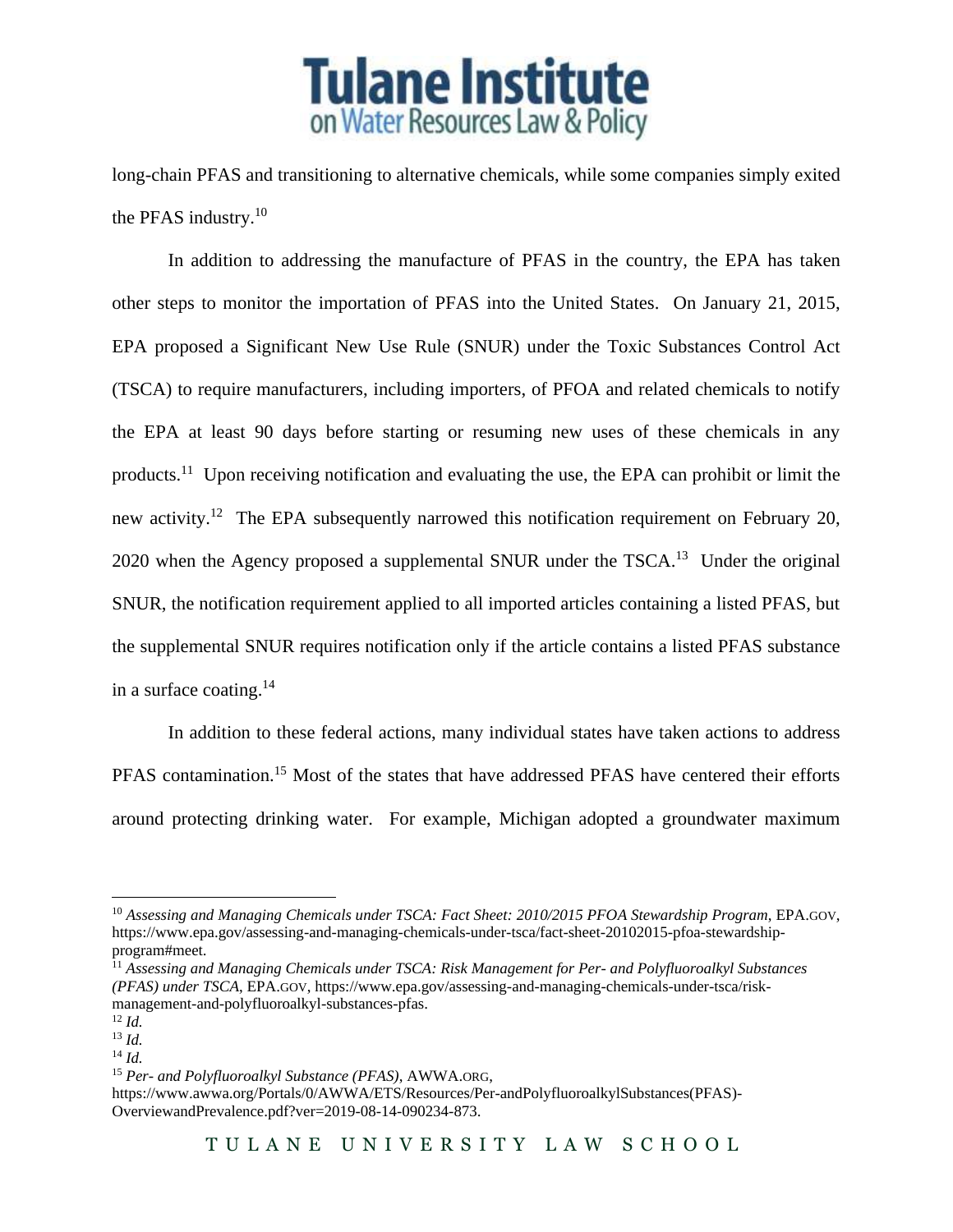

contamination level of 70 parts per trillion (ppt) for  $PFAST^{16}$  New Jersey adopted a drinking water contamination level of 14 ppt; and Vermont adopted a level of 20 ppt. $17$  State efforts also include PFAS-related testing, such as a New York bill that requires the department of health to perform biomonitoring studies (i.e., to examine the prevalence of PFAS in people) and a Washington Department of Health effort to test water systems for traces of PFAS.<sup>18</sup> Despite such federal and state efforts, PFAS are still prevalent in the environment.

### **C. Effects of PFAS on Human Health**

#### **1. Methods of Exposure**

People are exposed to PFAS in a variety of ways. For example, PFAS can make their way into drinking water supply, hence the previously discussed state efforts to address this problem.<sup>19</sup> Typically the PFAS that end up in drinking water supply come from specific facilities, such as manufacturers, landfills, wastewater treatment plants, and firefighter training facilities.<sup>20</sup> They can appear in food if the food was packaged in materials containing PFAS; processed with equipment that utilized PFAS; or grown in soil contaminated by PFAS.<sup>21</sup> People can also be exposed to releases of PFAS during the normal use, biodegradation, or disposal of consumer products that contain PFAS, such as carpets, leather and apparel, textiles, paper and packaging

<sup>&</sup>lt;sup>16</sup> This is in line with the drinking water health advisory level of 70 ppt that the EPA has established regarding exposure to PFOA and PFOS from drinking water. *See Ground Water and Drinking Water: Drinking Water Health Advisories for PFOA and PFOS*, EPA.GOV, https://www.epa.gov/ground-water-and-drinking-water/drinking-waterhealth-advisories-pfoa-and-pfos.

<sup>17</sup> *Per- and polyfluoroalkyl Substances (PFAS) | State Legislation*, NCSL.ORG (March 11, 2020), https://www.ncsl.org/research/environment-and-natural-resources/per-and-polyfluoroalkyl-substances-pfas-statelaws.aspx.

<sup>18</sup> *Id.*

<sup>19</sup> *PFOA, PFOS and Other PFASs: Basic Information on PFAS*, EPA.GOV, https://www.epa.gov/pfas/basicinformation-pfas.

<sup>20</sup> *Id.*

<sup>21</sup> *Id.*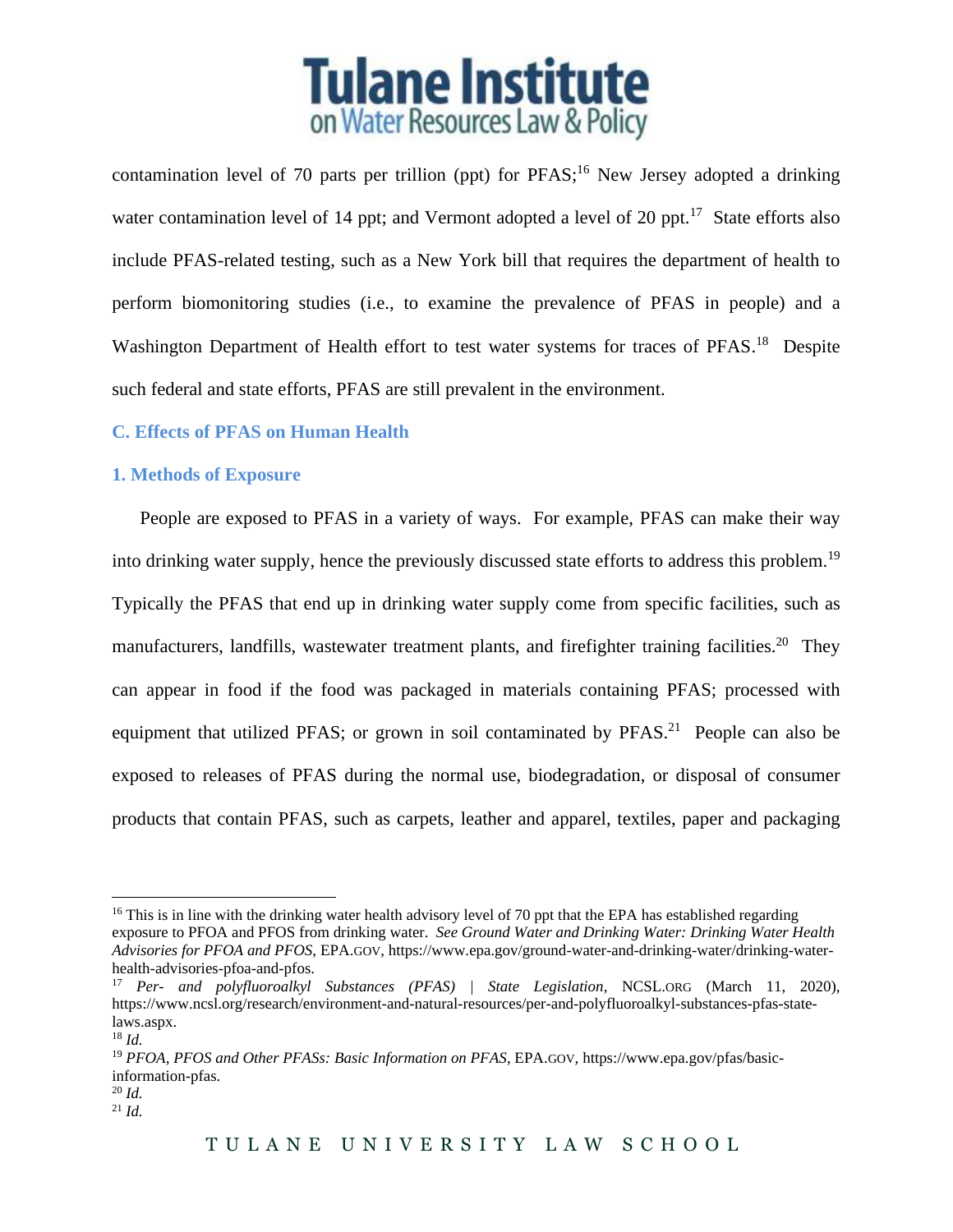

material, and non-stick cookware.<sup>22</sup> Oftentimes, products like these have been treated commercially with PFAS to make them stain- and water-repellent or nonstick.<sup>23</sup> Additionally, from an occupational standpoint, people who work at facilities that produce PFAS or at facilities that produce goods made with PFAS are susceptible to breathing in air that has been contaminated by  $PFAST<sup>24</sup>$  Given the prevalence of  $PFAST$ , most people have been exposed to them. In fact, one source asserts that PFAS are found in over 95 percent of people in the United States.<sup>25</sup>

#### **2. Health Effects of PFAS Exposure**

The most studied PFAS are PFOA and Perfluorooctanesulfonic Acid (PFOS). Studies indicate that PFOA and PFOS can cause reproductive, developmental, liver, kidney, and immunological effects.<sup>26</sup> Additionally, they have caused tumors in animal studies.<sup>27</sup> In human epidemiology studies, PFOA and PFOS have consistently led to increased cholesterol levels among exposed populations and, in more limited circumstances, low infant birth weights, effects on the immune system, cancer (for PFOA), and thyroid hormone disruption (for PFOS).<sup>28</sup> Due to their widespread use, PFAS pollution has become a pressing environmental and health problem across the country.

In terms of health concerns, persistence and bioaccumulation are pressing problems because long-chain PFAS, such as PFOA and PFOS, are highly stable and thus accumulate in both the

<sup>22</sup> *Id.*

<sup>23</sup> *Id.*

<sup>24</sup> *Id.*

<sup>25</sup> *Per- and polyfluoroalkyl Substances (PFAS) | State Legislation*, NCSL.ORG (March 11, 2020), https://www.ncsl.org/research/environment-and-natural-resources/per-and-polyfluoroalkyl-substances-pfas-statelaws.aspx.

<sup>26</sup> *PFOA, PFOS and Other PFASs: Basic Information on PFAS*, EPA.GOV, https://www.epa.gov/pfas/basicinformation-pfas.

<sup>27</sup> *Id.* <sup>28</sup> *Id.*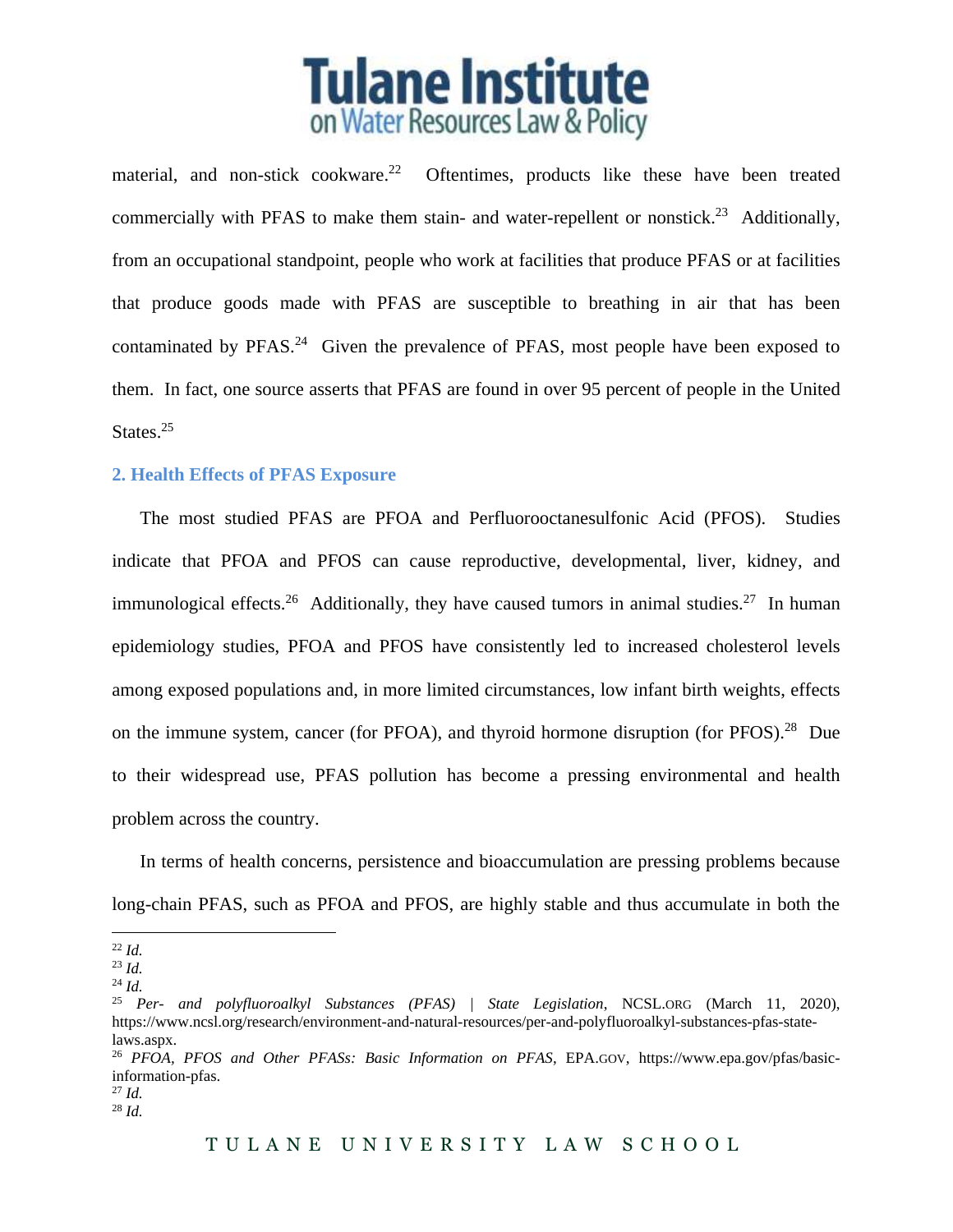

environment and the human body. Long-chain PFAS have been found to have a bioaccumulation potential equivalent to other well-known contaminants like polychlorinated biphenyls (PCBs) and dichlorodiphenyltrichloroethane (DDT), which have a half-life in the human body that range from 6 to 10 years and 10 to 15 years, respectively.<sup>29</sup> By comparison, the half-life in the human body of certain long-chain PFAS, such as PFOS and perfluorohexane sulfonic acid (PFHxS), is upwards of 5 years.<sup>30</sup> Reversing long-chain PFAS exposure can be difficult due to slow elimination kinetics in humans, or alternatively, due to continuous environmental exposure. The realization that long-chain PFAS are so problematic is what led to the previously discussed PFOA Stewardship Program, which effectively eliminated production of long-chain PFAS in the United States.

Short-chain PFAS such as perfluorobutane sulfonate (PFBS), perfluorobutanoic acid (PFBA), and perfluorohexanoic acid (PFHxA), have been marketed as safer alternatives to longchain PFAS and are widely used in both commercial and industrial settings. These include the popular Chemours trademarked Gen-X chemical, which is touted as a safe replacement of PFOA in the popular "Teflon" brand. One reason these are marketed as safer alternatives to long-chain PFAS is because data indicates that short-chain PFAS, like Gen-X, have a much faster elimination rate in humans compared to their long-chain counterparts. However, PFHxA is actually an exception and has a longer half-life in humans than PFOA and PFOS. Though bioaccumulation is less of a problem with most short-chain PFAS, this is not conclusive that short-chain PFAS should be considered a safer alternative. Moreover, short-chain PFAS are

<sup>29</sup> *Per- and Polyfluoroalkyl Substance (PFAS)*, AWWA.ORG,

https://www.awwa.org/Portals/0/AWWA/ETS/Resources/Per-andPolyfluoroalkylSubstances(PFAS)- OverviewandPrevalence.pdf?ver=2019-08-14-090234-873. <sup>30</sup> *Id.*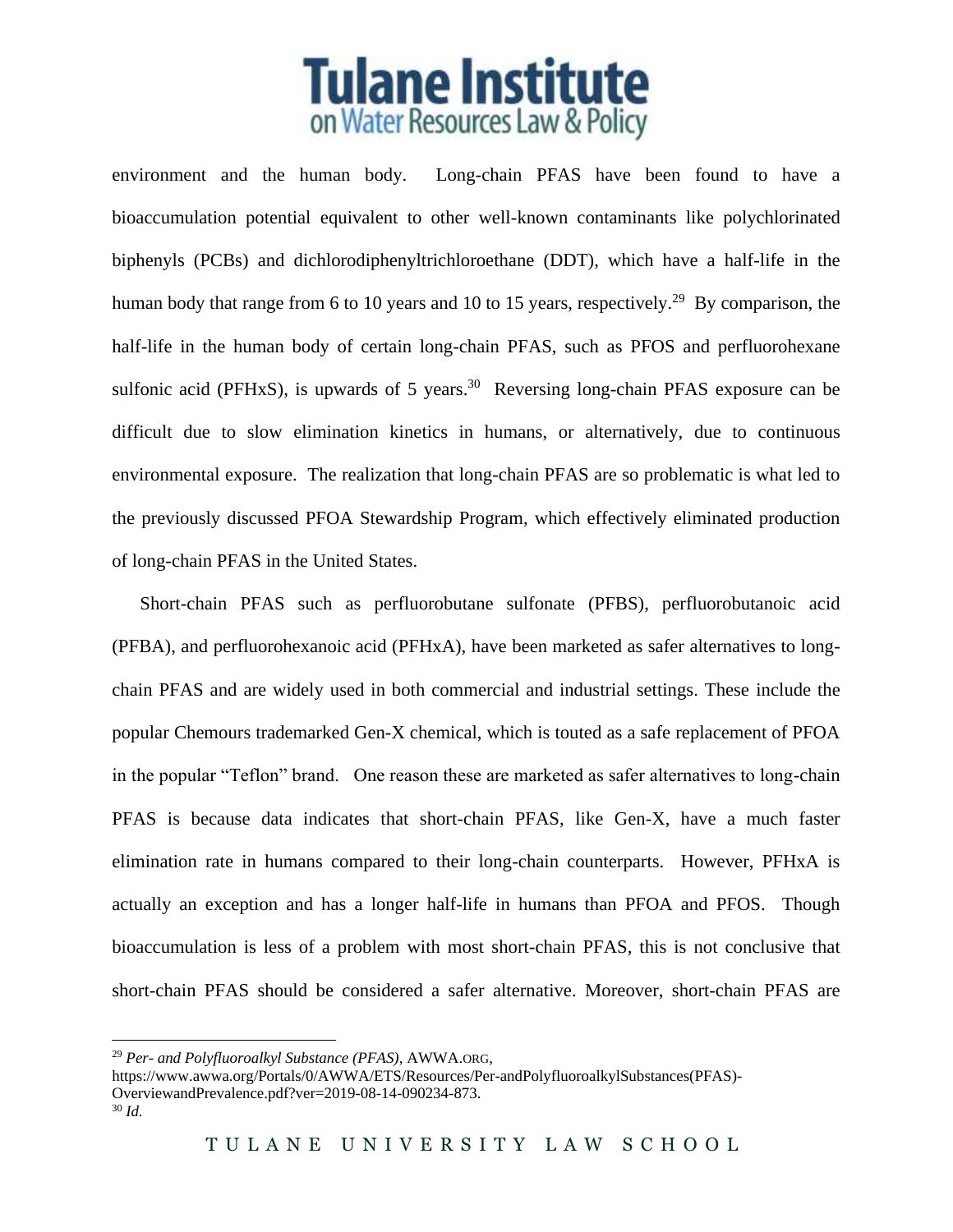# **Tulane Institute** on Water Resources Law & Policy

more water soluble than long-chain PFAS, thus having a lower potential for sorption to particles. As such, it is more difficult to remove short-chain PFAS from a water supply using technology such as granular activated carbon (GAC) filters, which is one of the most utilized and studied PFAS removal methods. For example, both PFBS and PFBA cannot be removed with GAC. GAC and other PFAS removal technologies also require disposal of highly contaminated concentrates, which is typically accomplished via high-temperature incineration. Because of the lack of removal technology and high potential for continuous exposure, some argue that shortchain PFAS, as well as additional long-chain PFAS, should be monitored and regulated as a group.

## **II. Recent EPA Actions Concerning PFAS**

## **A. Announcement to Regulate PFOA and PFOS**

On February 14, 2019, the Environmental Protection Agency (EPA) issued the "EPA's Perand Polyfluoroalkyl Substances (PFAS) Action Plan," which provided short-term solutions and long-term strategies to address PFAS as an emerging chemical of concern.<sup>31</sup> Among the actions listed in the PFAS Action Plan were developing a maximum containment level for states and local water utilities via the Safe Drinking Water Act (SDWA); listing PFOA and PFOS as hazardous substances under the Comprehensive Environmental Response, Compensation and Liability Act; considering listing PFAS in the Toxic Release Inventory; and developing new and better methods to detect the chemicals in drinking water, soil, and groundwater.<sup>32</sup> In the "EPA PFAS Action Plan: Program Update" issued on February 26, 2020, the EPA included a summary

<sup>31</sup> *PFOA, PFOS and Other PFASs: EPA Actions to Address PFAS*, EPA.GOV, https://www.epa.gov/pfas/epa-actionsaddress-pfas.

<sup>32</sup> *Per- and polyfluoroalkyl Substances (PFAS) | State Legislation*, NCSL.ORG (March 11, 2020),

https://www.ncsl.org/research/environment-and-natural-resources/per-and-polyfluoroalkyl-substances-pfas-statelaws.aspx.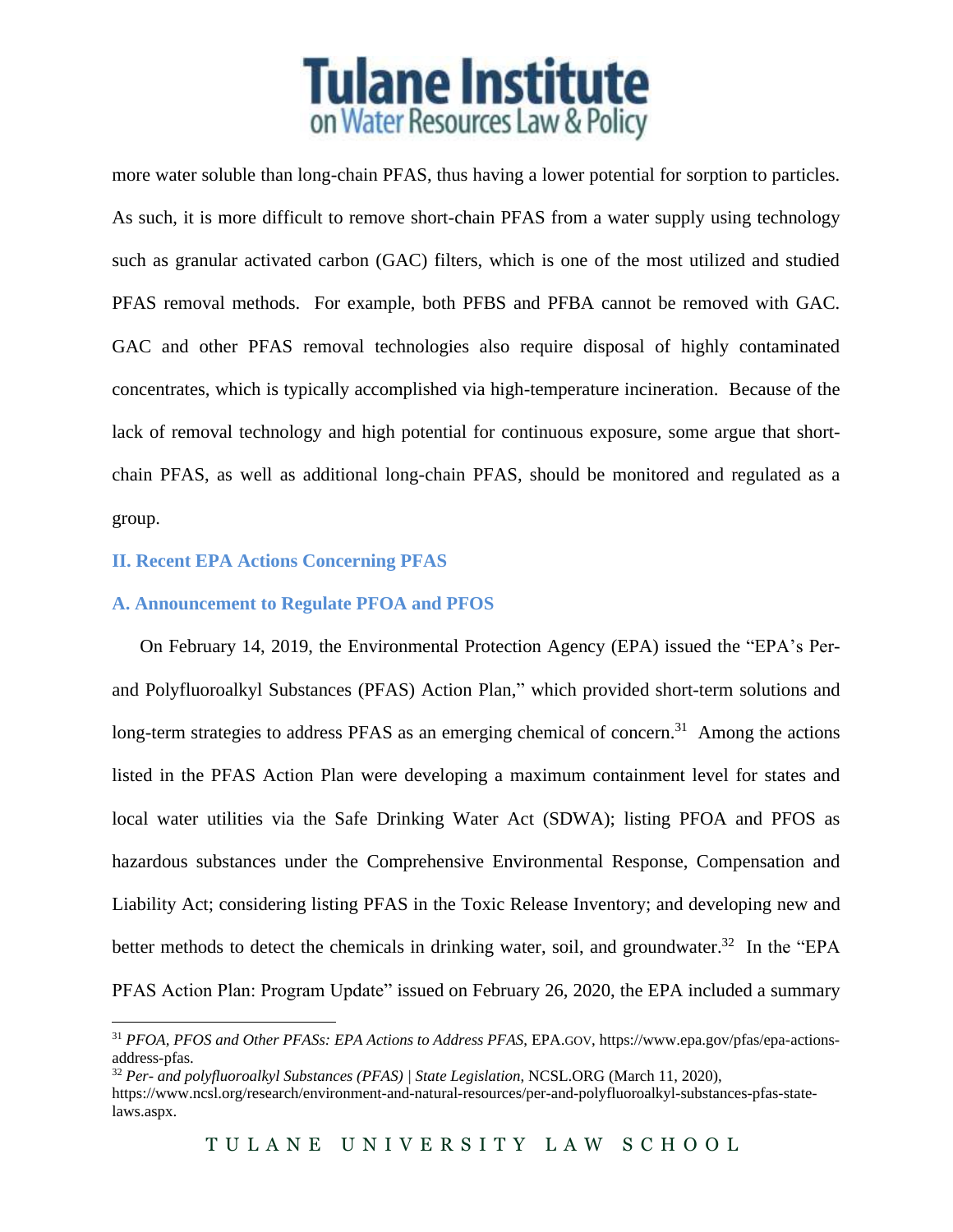# **Tulane Institute** on Water Resources Law & Policy

of key actions the agency has taken since it issued the Action Plan.<sup>33</sup> The actions include announcing a supplemental proposal to ensure that new uses of certain persistent long-chain PFAS chemicals in surface coatings cannot be manufactured or imported into the United States without notification and review under the TSCA (as discussed above); developing new methods to accurately test for an additional eleven PFAS in drinking water; issuing interim recommendations for addressing groundwater contaminated with PFOA and PFOS; and issuing preliminary determinations to regulate PFOA and PFOS. $34$  In this latter regard, on March 10, 2020, the EPA published an "Announcement of Preliminary Regulatory Determinations for Contaminants on the Fourth Drinking Water Contaminant Candidate List" in the Federal Register (hereinafter referred to as "Announcement").<sup>35</sup> The Announcement invited public comment on the EPA's proposal to regulate PFOA and PFOS, with a public comment deadline of June 10, 2020.

## **B. Safe Drinking Water Act Regulatory Process**

The EPA's Announcement to regulate PFOA and PFOS came under the purview of the SDWA, which requires the EPA to make a regulatory determination on at least five unregulated drinking water contaminants every five years. The EPA chooses the unregulated contaminants from the Contaminant Candidate List (CCL), which the SDWA requires the EPA to publish every five years. The Contaminant Candidate List (CCL) filters through three phases. The first phase, known as the data availability phase, identifies contaminants that have sufficient health

<sup>33</sup> *PFOA, PFOS and Other PFASs: EPA Actions to Address PFAS*, EPA.GOV, https://www.epa.gov/pfas/epa-actionsaddress-pfas.

<sup>34</sup> *Id.*

<sup>&</sup>lt;sup>35</sup> Announcement of Preliminary Regulatory Determinations for Contaminants on the Fourth Drinking Water Contaminant Candidate List, 85 Fed. Reg. 14098, 14098 (proposed Mar. 10, 2020) (to be codified at 40 C.F.R. pt. 141).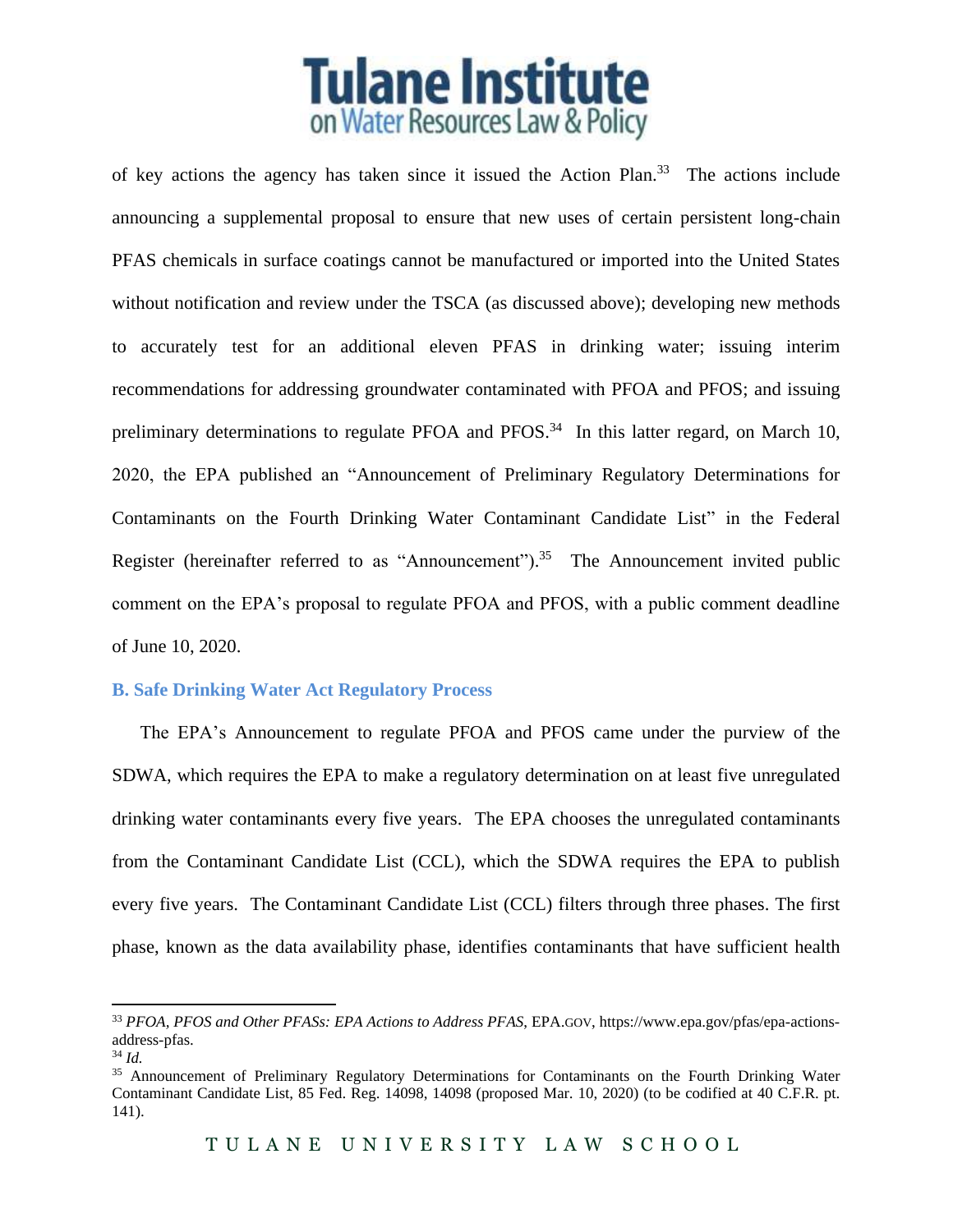

data to move on to the second phase, which is the data evaluation phase. During the data evaluation phase, the Agency identifies contaminants that are eligible for the third and final phase, the regulatory determination phase.

Even once a contaminant makes it to the aforementioned third and final phase, the regulatory determination phase, in order for the Agency to make a positive preliminary determination to regulate the contaminant, three statutory criteria must be met.<sup>36</sup> First, the data must show that the contaminant may have an adverse effect on the health of persons.<sup>37</sup> Second, the data must demonstrate that the contaminant is known to occur or that there is a substantial likelihood that it will occur in public water systems with a frequency and at levels of public health concern. Third, the EPA Administrator must determine that regulation of the contaminant presents a meaningful opportunity for health risk reduction for persons served by public water systems.

The EPA published the most recent CCL, which is the fourth CCL (CCL 4), in the Federal Register on November 17, 2016. Of the 109 contaminants contained in CCL 4, the Announcement includes preliminary regulatory determinations and supporting rationale for eight of the contaminants, namely PFOS, PFOA, 1,1-dichloroethane, acetochlor, methyl bromide (bromomethane), metolachlor, nitrobenzene, and Royal Demolition eXplosive (RDX). In the Announcement, the Agency has made the "preliminary determinations to regulate two contaminants (i.e., PFOS and PFOA) and not to regulate six contaminants (i.e., 1,1-

<sup>36</sup> *Id.* at 14106.

<sup>&</sup>lt;sup>37</sup> On March 3, 2020 the EPA announced a Supplemental Notice of Proposed Rulemaking to its Strengthening Transparency in Regulatory Science proposed rule, which would require scientists disclose all their raw data, including confidential medical records, before the Agency could consider an academic study's conclusions. As of the date of this writing, the public comment period for the Supplemental Notice of Proposed Rulemaking to the Strengthening Transparency in Regulatory Science proposed rule has ended, but the Rule has not gone into effect. If the EPA does implement the Rule in the future, it will possibly affect this step of the SDWA regulatory evaluation process, i.e. the use of data to demonstrate that a contaminant may have an adverse effect on the health of persons.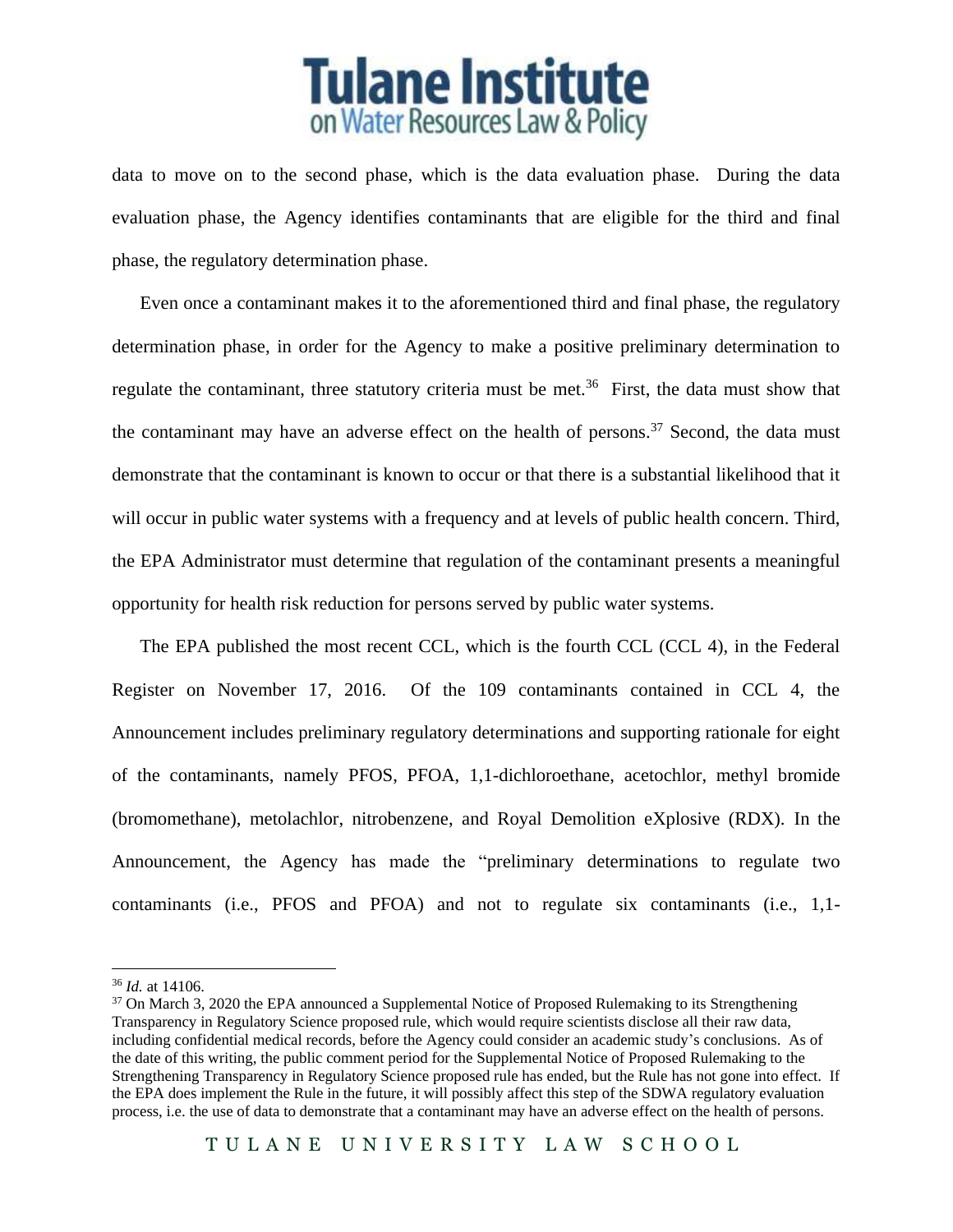# **Tulane Institute** on Water Resources Law & Policy

dichloroethane, acetochlor, methyl bromide, metolachlor, nitrobenzene, and RDX)."<sup>38</sup> After the close of the public comment period, if the Agency decides that regulation is necessary, this will mark the beginning of the Agency's regulatory development process, not the end. Subsequently, the EPA will follow different analysis protocols to determine whether to promulgate a Maximum Contaminant Level Goal (MCLG) and a National Primary Drinking Water Regulation (NPDWR) regarding these contaminants.

## **C. Potential PFAS Regulatory Schemes**

One issue presented in the Announcement is whether the EPA should regulate PFAS as a group or classification under the SDWA. The Agency requests comments on three potential regulatory schemes, namely whether to "1) evaluate each additional PFAS on an individual basis; 2) evaluate additional PFAS by different grouping approaches; and 3) evaluate PFAS based on drinking water treatment techniques."<sup>39</sup> Many scientists assert that PFAS should be regulated as a single class, rather than by individual compound, in order to account for the complex biological impact and numerous sub-classes of PFAS. Given that there are nearly 602 types of commercially active PFAS, a one-by-one regulatory scheme seems unrealistic and timeconsuming. <sup>40</sup> However, industry and regulatory leaders advocate for the compound-bycompound approach due to logistical problems posed by regulating a class of chemicals. Additionally, proponents of this approach cite innovation concerns because a ban on PFAS could

<sup>38</sup> Announcement of Preliminary Regulatory Determinations for Contaminants on the Fourth Drinking Water Contaminant Candidate List, 85 Fed. Reg. 14098, 14098 (proposed Mar. 10, 2020) (to be codified at 40 C.F.R. pt. 141).

<sup>&</sup>lt;sup>39</sup> Preliminary Determinations for Contaminants on the Fourth Drinking Water Contaminant Candidate List, 85 Fed. Reg. at 14122.

<sup>&</sup>lt;sup>40</sup> Preliminary Determinations for Contaminants on the Fourth Drinking Water Contaminant Candidate List, 85 Fed. Reg. at 14122.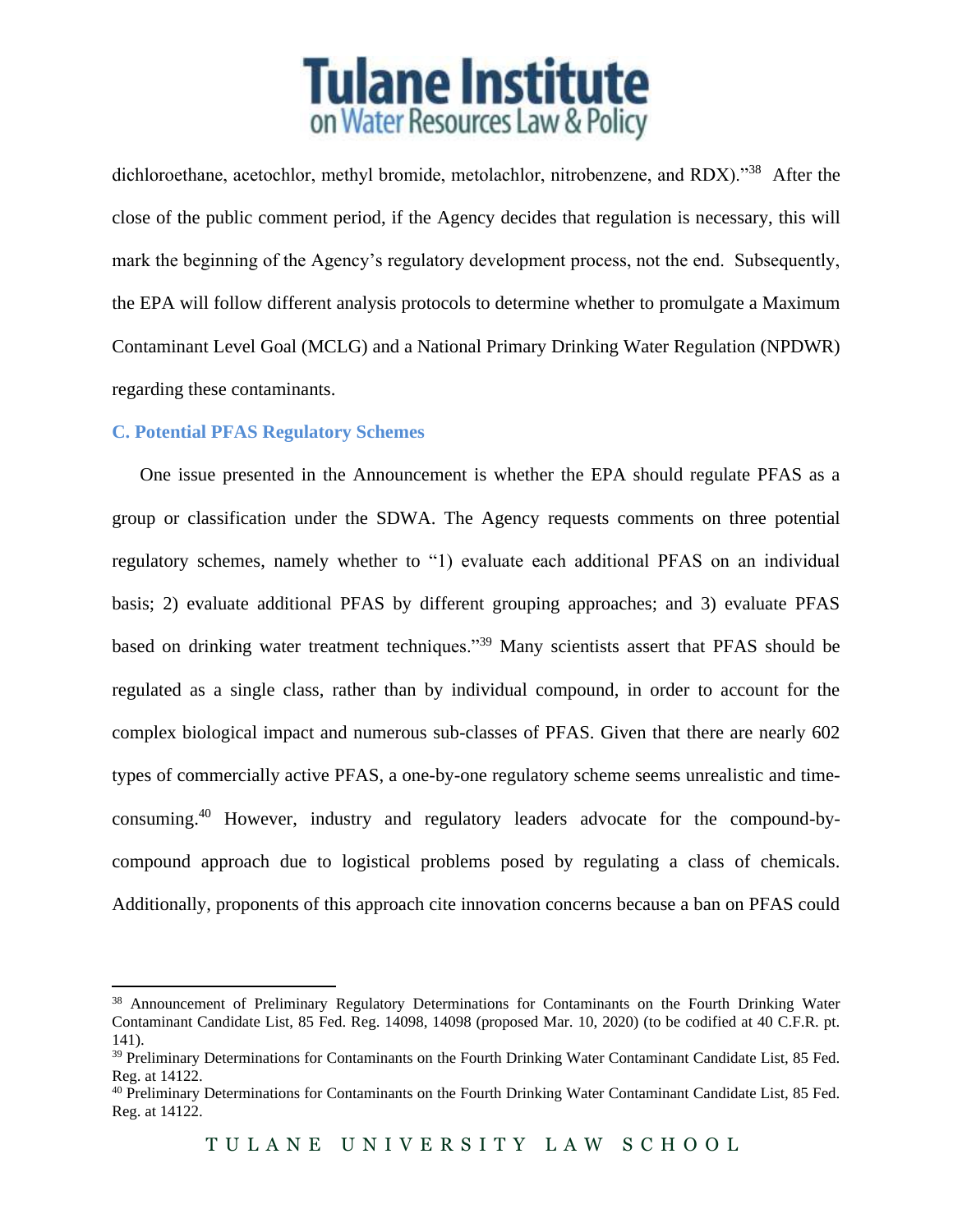

potentially eliminate chemicals necessary for essential products, such as firefighting foam or medical equipment.

Part of the motivation behind regulating PFAS as a class is the precautionary principle. One accepted definition of this principle is contained in Principle 15 of the Rio Declaration on Environment and Development, which states that "[w]here there are threats of serious or irreversible damage, lack of full scientific certainty shall not be used as a reason for postponing cost-effective measures to prevent environmental degradation."<sup>41</sup> Some argue that the persistence of a chemical should indicate the pertinence of applying the precautionary principle in chemicals management.<sup>42</sup> For example, in the European chemicals regulation, REACH, designations of persistence, bioaccumulation, and toxicity are key classification tools in the regulatory scheme.<sup>43</sup>

Given the unique circumstances presented by these substances, leading scientists and environmental health experts advocate for the second regulatory approach proposed by the EPA, which is to evaluate additional PFAS by different grouping approaches.<sup>44</sup> Dr. Linda Birnbaum, Director of the National Health Institute of Environmental Health Sciences, is a proponent of this view as the "most prudent approach to protect public health." She proposes that understanding the cumulative effects of PFAS requires examining human health in the context of total lifetime exposure.<sup>45</sup> The European Environment Agency takes the view that regulation by individual

<sup>&</sup>lt;sup>41</sup> Ian T. Cousins et al., *The precautionary principle and chemicals management: The example of perfluoroalkyl acids in groundwater, 94 ENVIRONMENTAL INTERNATIONAL 331, 334 (2016). acids in groundwater*, 94 ENVIRONMENTAL INTERNATIONAL 331, 334 (2016). http://dx.doi.org/10.1016/j.envint.2016.04.044.

<sup>42</sup> *Id.*

<sup>43</sup> *Id.*

<sup>44</sup> Preliminary Determinations for Contaminants on the Fourth Drinking Water Contaminant Candidate List, 85 Fed. Reg. at 14122.

<sup>45</sup> *Hearing on Examining the federal response to the risks associated with per- and polyfluoroalkyl substances (PFAS)*, Senate Committee on Environment and Public Works, 116th Cong. 13 (2019) (testimony of Linda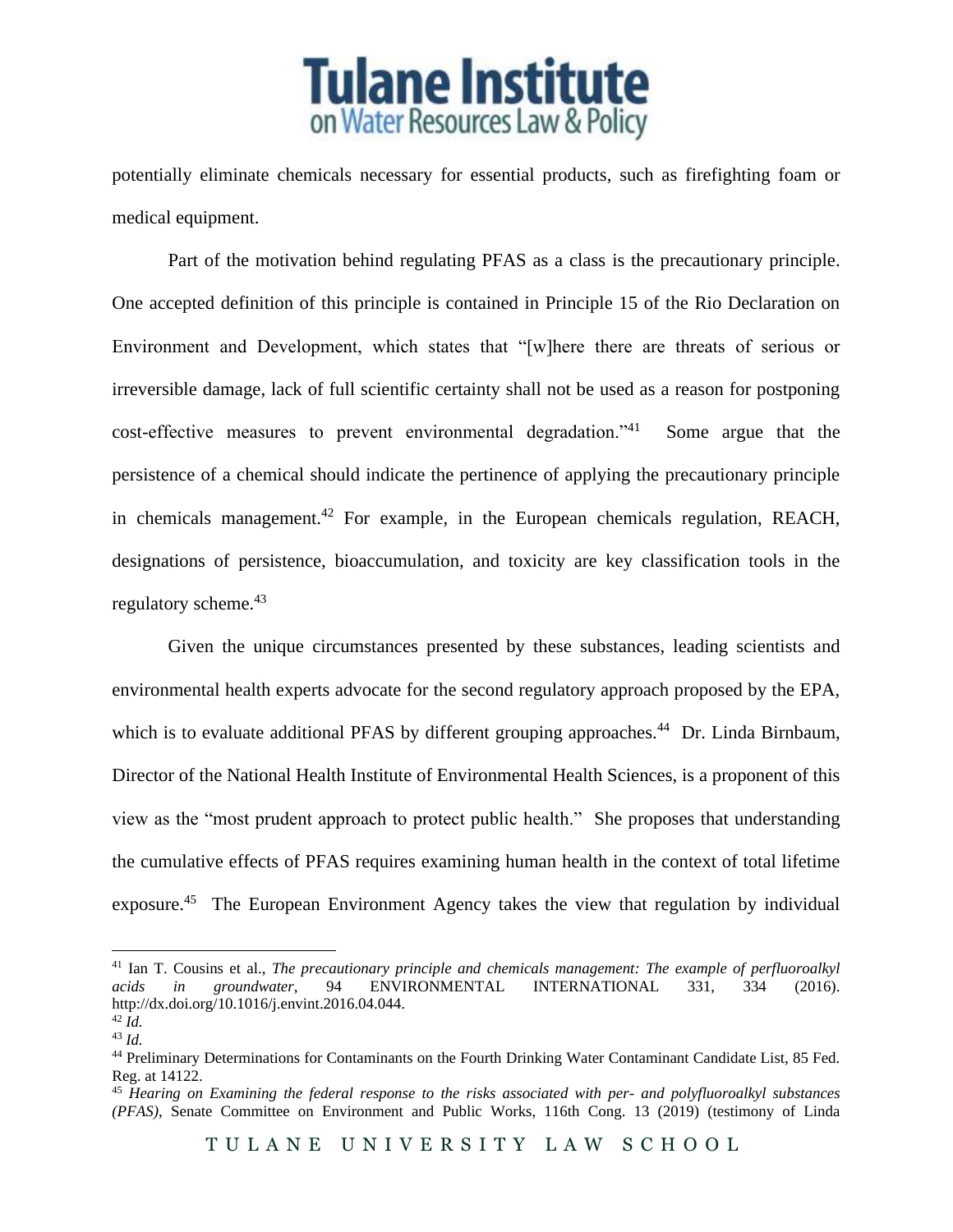

compound is not adequate to protect human health and is currently evaluating a proposal to establish a new "group limit" on PFAS of  $0.5 \mu g/L$  (micrograms per liter), as well as limits for sixteen individual PFAS of 0.1  $\mu$ g/L, in drinking water.<sup>46</sup> The EPA has recognized the limits of the compound-by-compound approach. Collaborating with the National Toxicology Program (NTP), the EPA recently developed a risk-based approach for conducting PFAS testing, which included constructing a targeted subset of 75 PFAS.<sup>47</sup> Even industry leaders have conceded that a category-based approach to chemical regulation is prudent, encouraging the EPA to identify the toxicological properties of different PFAS and prioritizing those that present more serious health impacts.<sup>48</sup> With input received during the public comment period concerning the EPA's Announcement to regulate PFOA and PFOS, the EPA will determine which approach to follow in future PFAS regulation.

#### **III. Conclusion**

Though the EPA and certain states have undertaken some efforts to address PFAS contamination, these aptly nicknamed forever chemicals persist in the environment. Hence, future action will be crucial to address the prevalence of PFAS and to prevent adverse health effects. In this effort, public input is crucial as the EPA continues to develop its strategy, and the

Birnbaum, Director, National Institute of Environmental Health Sciences and National Toxicology Program). https://www.epw.senate.gov/public/index.cfm/2019/3/examining-the-federal-response-to-the-risks-associated-withper-and-polyfluoroalkyl-substances-pfas.

<sup>46</sup> EUROPEAN ENVIRONMENT AGENCY, *Emerging chemical risks in Europe — 'PFAS'*, https://www.eea.europa.eu/themes/human/chemicals/emerging-chemical-risks-in-europe (last visited May 21, 2020). <sup>47</sup> Grace Patlewicz et al., *A Chemical Category-Based Prioritization Approach for Selecting 75 Per- and Polyfluoroalkyl Substances (PFAS) for Tiered Toxicity and Toxicokinetic Testing*, ENVIRONMENTAL HEALTH PERSPECTIVES, January 2019, at 014501, 1. https://doi.org/10.1289/EHP3889.

<sup>48</sup> Jessica Bowman, *INSIGHT: With PFAS One-Size-Fits-All Isn't the Answer*, BLOOMBERG LAW (May 20, 2019, 5:00 AM), https://news.bloomberglaw.com/environment-and-energy/insight-with-pfas-one-size-fits-all-isnt-theanswer.